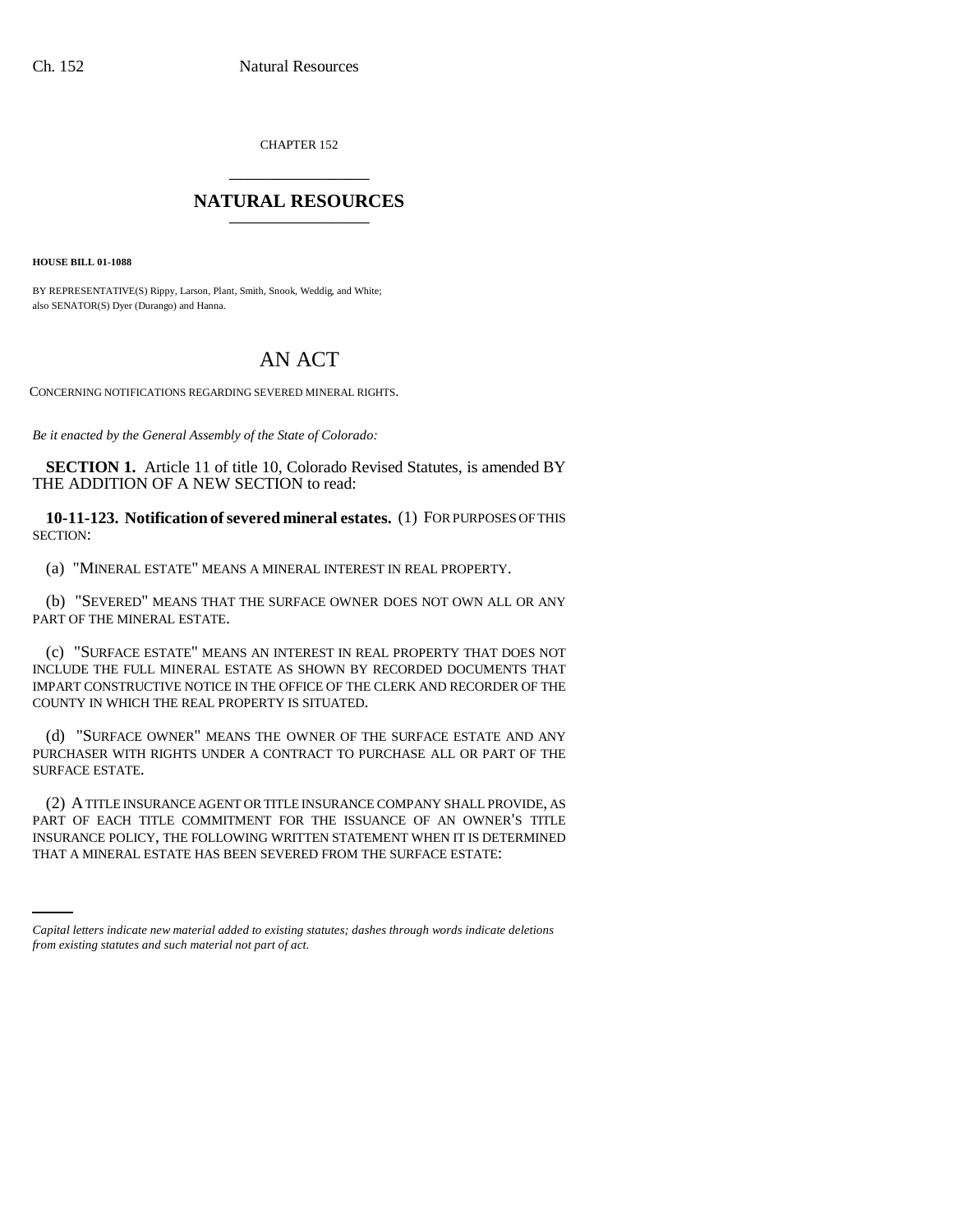(a) THAT THERE IS RECORDED EVIDENCE THAT A MINERAL ESTATE HAS BEEN SEVERED, LEASED, OR OTHERWISE CONVEYED FROM THE SURFACE ESTATE AND THAT THERE IS A SUBSTANTIAL LIKELIHOOD THAT A THIRD PARTY HOLDS SOME OR ALL INTEREST IN OIL, GAS, OTHER MINERALS, OR GEOTHERMAL ENERGY IN THE PROPERTY; AND

(b) THAT SUCH MINERAL ESTATE MAY INCLUDE THE RIGHT TO ENTER AND USE THE PROPERTY WITHOUT THE SURFACE OWNER'S PERMISSION.

(3) IN DETERMINING COMPLIANCE WITH THIS SECTION, A TITLE INSURANCE AGENT OR TITLE INSURANCE COMPANY MAY RELY ON RECORDED DOCUMENTS THAT IMPART CONSTRUCTIVE NOTICE IN THE OFFICE OF THE CLERK AND RECORDER OF THE COUNTY IN WHICH THE REAL PROPERTY IS SITUATED AND SHALL NOT BE LIABLE FOR ANY ERRORS OR OMISSIONS IN SUCH RECORDS.

(4) A TITLE INSURANCE COMPANY OR TITLE INSURANCE AGENT MAY RELY ON ANY DOCUMENT PURPORTING TO SEVER MINERAL INTERESTS TO ACT AS NOTICE OF SUCH SEVERANCE WHEN SUCH DOCUMENT IS RECORDED IN THE OFFICE OF THE COUNTY CLERK AND RECORDER IN THE COUNTY IN WHICH THE REAL PROPERTY IS SITUATED.

(5) A TITLE INSURANCE AGENT OR TITLE INSURANCE COMPANY SHALL BE DEEMED TO BE IN COMPLIANCE WITH THIS SECTION WHEN IT RELIES ON ANY DOCUMENT PURPORTING TO SEVER MINERAL INTERESTS OR TO ACT AS NOTICE OF SUCH SEVERANCE WHEN SUCH DOCUMENT IS RECORDED IN THE OFFICE OF THE COUNTY CLERK AND RECORDER OF THE COUNTY IN WHICH THE REAL PROPERTY IS SITUATED. NO TITLE INSURANCE AGENT OR TITLE INSURANCE COMPANY SHALL BE LIABLE FOR OBLIGATIONS ABOVE, OR FOR AN AMOUNT IN EXCESS OF, THOSE STATED IN THE OWNER'S POLICY OF TITLE INSURANCE ISSUED PURSUANT TO THE COMMITMENT FOR FAILURE TO COMPLY WITH THE PROVISION OF SUBSECTION (2) OF THIS SECTION.

**SECTION 2.** Title 24, Colorado Revised Statutes, is amended BY THE ADDITION OF A NEW ARTICLE to read:

### **ARTICLE 65.5 Notification of Surface Development**

**24-65.5-101. Legislative declaration - intent.** THE GENERAL ASSEMBLY RECOGNIZES THAT THE SURFACE ESTATE AND THE MINERAL ESTATE ARE SEPARATE AND DISTINCT INTERESTS IN REAL PROPERTY AND THAT ONE MAY BE SEVERED FROM THE OTHER. THE GENERAL ASSEMBLY FURTHER RECOGNIZES THAT IF THE SURFACE ESTATE AND MINERAL ESTATE ARE SEVERED, THE OWNERS OF THESE ESTATES SHALL BE ENTITLED TO THE NOTICE SPECIFIED IN SECTION 31-23-215 OR 34-60-106 (14), C.R.S. IT IS THE INTENT OF THE GENERAL ASSEMBLY THAT THIS ARTICLE PROVIDE A STREAMLINED PROCEDURE FOR PROVIDING NOTICE TO OWNERS OF MINERAL INTERESTS CONCERNING IMPENDING SURFACE DEVELOPMENT. FURTHER, IT IS THE INTENT OF THE GENERAL ASSEMBLY TO INCLUDE LOCAL GOVERNMENTS IN THE NOTIFICATION PROCESS WITHOUT CREATING ADDITIONAL LIABILITIES FOR LOCAL GOVERNMENTS.

**24-65.5-102. Definitions.** AS USED IN THIS ARTICLE, UNLESS THE CONTEXT OTHERWISE REQUIRES: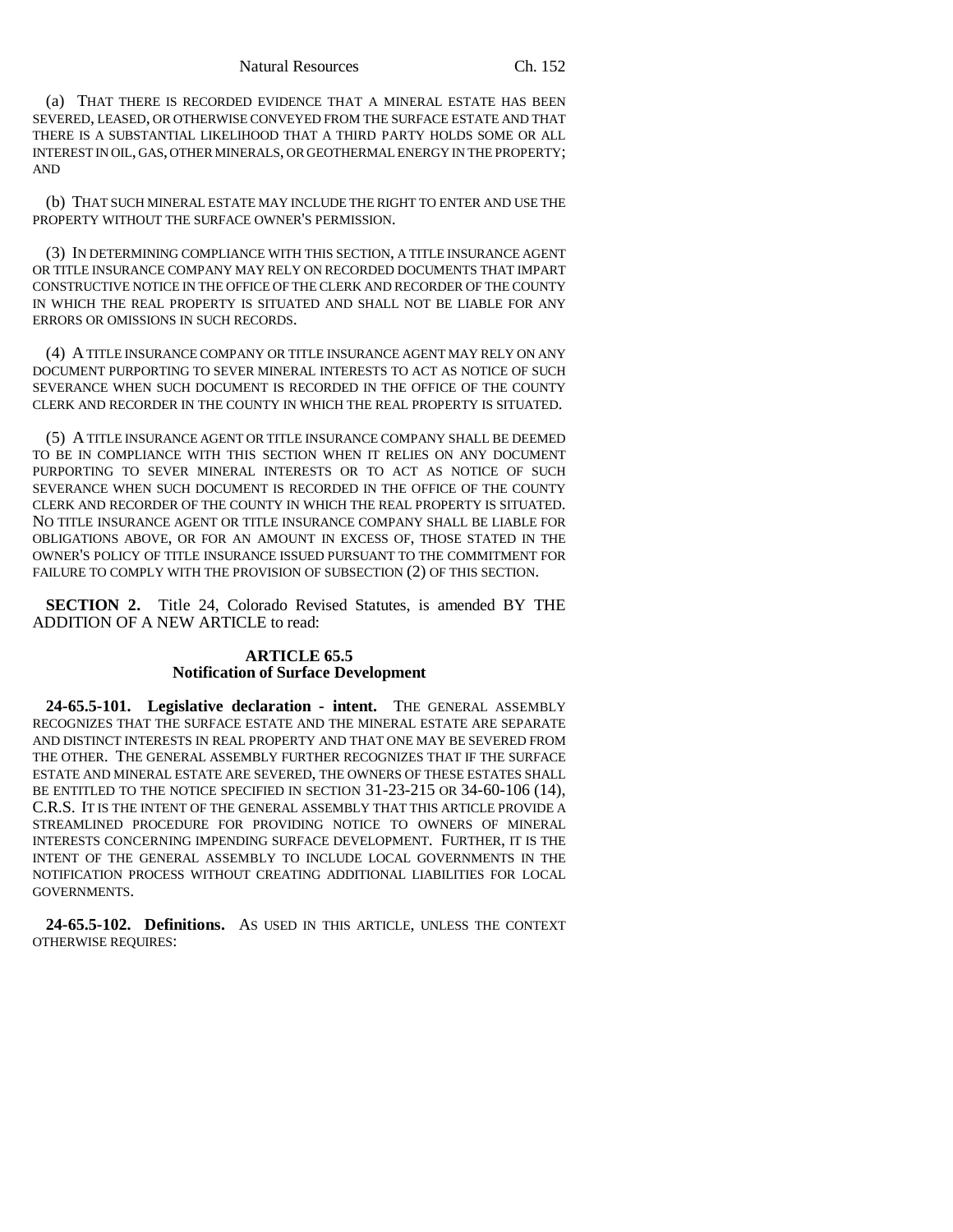(1) "APPLICANT" MEANS A PERSON WHO SUBMITS AN APPLICATION FOR DEVELOPMENT TO A LOCAL GOVERNMENT.

(2) "APPLICATION FOR DEVELOPMENT" MEANS AN APPLICATION FOR A PRELIMINARY OR FINAL PLAT FOR A SUBDIVISION, A PLANNED UNIT DEVELOPMENT, OR ANY OTHER SIMILAR LAND USE DESIGNATION THAT IS USED BY A LOCAL GOVERNMENT. "APPLICATION FOR DEVELOPMENT" INCLUDES APPLICATIONS FOR ZONING, REZONING, GENERAL DEVELOPMENT PLANS, AND SPECIAL USE PERMITS WHERE SUCH APPLICATIONS ARE IN ANTICIPATION OF NEW SURFACE DEVELOPMENT, BUT DOES NOT INCLUDE BUILDING PERMIT APPLICATIONS.

(3) "LOCAL GOVERNMENT" MEANS A COUNTY; A HOME RULE OR STATUTORY CITY, TOWN, OR CITY AND COUNTY; OR A TERRITORIAL CHARTER CITY.

(4) "MINERAL ESTATE" MEANS AN INTEREST IN REAL PROPERTY THAT IS LESS THAN FULL FEE TITLE AND THAT INCLUDES MINERAL RIGHTS AS SHOWN BY THE REAL ESTATE RECORDS OF THE COUNTY IN WHICH THE REAL PROPERTY IS SITUATED.

(5) "MINERAL ESTATE OWNER" MEANS THE OWNER OR LESSEE OF A MINERAL ESTATE UNDERNEATH A SURFACE ESTATE THAT IS SUBJECT TO AN APPLICATION FOR DEVELOPMENT.

(6) "SURFACE ESTATE" MEANS AN INTEREST IN REAL PROPERTY THAT IS LESS THAN FULL FEE TITLE AND THAT DOES NOT INCLUDE MINERAL RIGHTS AS SHOWN BY THE REAL ESTATE RECORDS OF THE COUNTY IN WHICH THE REAL PROPERTY IS SITUATED.

(7) "SURFACE OWNER" MEANS THE OWNER OF THE SURFACE ESTATE AND ANY PERSON WITH RIGHTS UNDER A RECORDED CONTRACT TO PURCHASE ALL OR PART OF THE SURFACE ESTATE.

**24-65.5-103. Notice requirements.** (1) NOT LESS THAN THIRTY DAYS BEFORE THE DATE SCHEDULED FOR THE INITIAL PUBLIC HEARING BY A LOCAL GOVERNMENT ON AN APPLICATION FOR DEVELOPMENT, THE APPLICANT SHALL SEND NOTICE, BY FIRST CLASS MAIL, TO:

(a) THE MINERAL ESTATE OWNER. SUCH NOTICE SHALL CONTAIN THE TIME AND PLACE OF THE INITIAL PUBLIC HEARING, THE NATURE OF THE HEARING, THE LOCATION OF THE PROPERTY THAT IS THE SUBJECT OF THE HEARING, AND THE NAME OF THE APPLICANT.

(b) THE LOCAL GOVERNMENT CONSIDERING THE APPLICATION FOR DEVELOPMENT. SUCH NOTICE SHALL CONTAIN THE NAME AND ADDRESS OF THE MINERAL ESTATE OWNER.

(2) (a) THE APPLICANT SHALL IDENTIFY THE MINERAL ESTATE OWNER BY EXAMINING THE RECORDS IN THE OFFICE OF THE COUNTY CLERK AND RECORDER OF THE COUNTY IN WHICH THE REAL PROPERTY IS LOCATED. NOTICE SHALL BE SENT TO THE MINERAL ESTATE OWNER IF THE RECORDS IN THE OFFICE OF THE COUNTY CLERK AND RECORDER ESTABLISH:

(I) THE IDENTITY OF THE OWNER OF THE MINERAL ESTATE; OR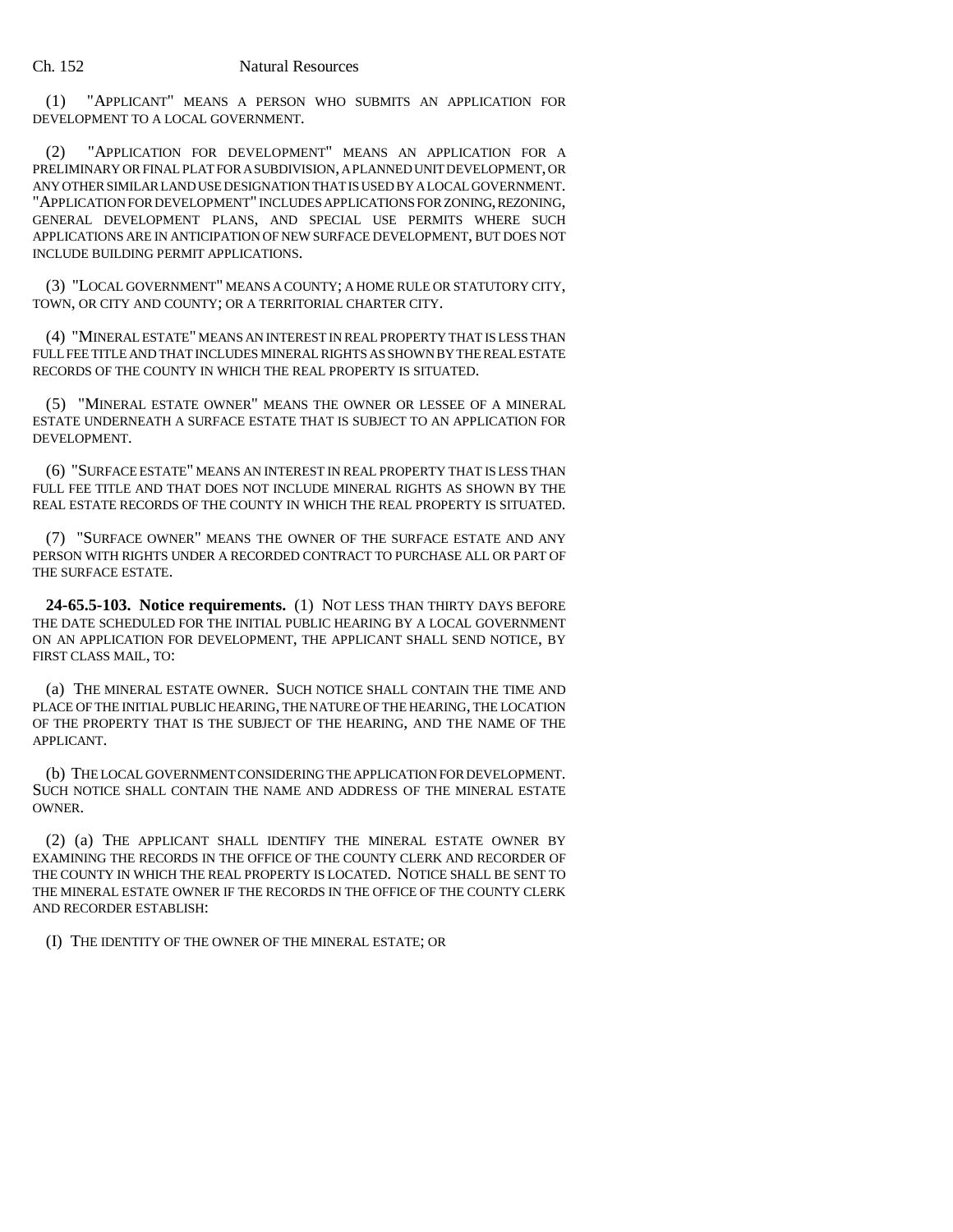(II) THAT AN APPLICABLE REQUEST FOR NOTIFICATION FORM PURSUANT TO SUBSECTION (3) OF THIS SECTION IS OF RECORD; OR

(III) THAT THE MINERAL ESTATE OWNER HAS RECORDED AN INSTRUMENT SATISFYING ANY APPLICABLE DORMANT MINERAL INTEREST ACT.

(b) IF SUCH RECORDS DO NOT IDENTIFY ANY MINERAL ESTATE OWNERS, THE APPLICANT SHALL BE DEEMED TO HAVE ACTED IN GOOD FAITH AND SHALL NOT BE SUBJECT TO FURTHER OBLIGATIONS UNDER THIS ARTICLE. THE APPLICANT SHALL NOT BE LIABLE FOR ANY ERRORS OR OMISSIONS IN SUCH RECORDS.

(3) A MINERAL ESTATE OWNER OR MINERAL ESTATE OWNER'S AGENT MAY FILE IN THE OFFICE OF THE COUNTY CLERK AND RECORDER OF THE COUNTY IN WHICH THE REAL PROPERTY IS LOCATED A REQUEST FOR NOTIFICATION FORM THAT IDENTIFIES THE MINERAL ESTATE OWNER'S MINERAL ESTATE AND THE CORRESPONDING SURFACE ESTATE BY PARCEL NUMBER AND BY SECTION, TOWNSHIP, AND RANGE NUMBERS. THE CLERK AND RECORDER SHALL FILE REQUEST FOR NOTIFICATION FORMS IN THE REAL ESTATE RECORDS FOR THE COUNTY AND SHALL ALSO KEEP AN INDEX OF REQUEST FOR NOTIFICATION FORMS.

(4) LOCAL GOVERNMENTS SHALL, AS A CONDITION OF APPROVAL OF AN APPLICATION FOR DEVELOPMENT, REQUIRE THE APPLICANT TO CERTIFY THAT NOTICE HAS BEEN PROVIDED TO THE MINERAL ESTATE OWNER PURSUANT TO SUBSECTION (1) OF THIS SECTION.

(5) A MINERAL ESTATE OWNER MAY WAIVE THE RIGHT TO NOTICE UNDER THIS SECTION IN WRITING TO THE APPLICANT.

**24-65.5-104. Enforcement.** (1) MINERAL ESTATE OWNERS ENTITLED TO NOTICE PURSUANT TO SECTION 24-65.5-103 OR 31-23-215,C.R.S., SHALL HAVE STANDING TO ENFORCE THE NOTICE REQUIREMENTS OF THOSE SECTIONS AND, SUBJECT TO THE PROVISIONS OF SUBSECTION (2) OF THIS SECTION, TO MAKE CLAIMS AS MAY BE AVAILABLE AT LAW OR EQUITY FOR NONCOMPLIANCE.

(2) IF NO MINERAL ESTATE OWNER OR AGENT HAS FILED A REQUEST FOR NOTIFICATION FORM PURSUANT TO SECTION 24-65.5-103(3), IN DETERMINING THOSE MINERAL ESTATE OWNERS ENTITLED TO NOTICE PURSUANT TO SECTION 24-65.5-103 OR 31-23-215, C.R.S., ANY SURFACE OWNER REQUIRED TO PROVIDE SUCH NOTICE SHALL BE ENTITLED TO RELY ON A LISTING OF SUCH PARTIES PREPARED BY AN ATTORNEY LICENSED TO PRACTICE LAW IN THE STATE OF COLORADO, A TITLE INSURANCE COMPANY LICENSED TO DO BUSINESS IN THE STATE OF COLORADO, OR A TITLE INSURANCE AGENT LICENSED IN SUCH CAPACITY BY THE STATE OF COLORADO. THE PROVISIONS OF ANY LAW TO THE CONTRARY NOTWITHSTANDING, IF A SURFACE OWNER PROVIDES THE REQUIRED NOTICE IN A TIMELY MANNER TO A PARTY NAMED IN SUCH LISTING OR WHOSE IDENTITY IS DISCLOSED IN A REQUEST FILED PURSUANT TO SECTION 24-65.5-103(3) AT THE ADDRESS OF SUCH PARTY AS THAT ADDRESS APPEARS IN SUCH LISTING, SUCH PARTY SHALL BE DEEMED TO HAVE CONSTRUCTIVELY RECEIVED THE REQUIRED NOTICE, AND THE SURFACE OWNER SHALL BE DEEMED TO HAVE OTHERWISE COMPLIED WITH THE NOTICE REQUIREMENTS OF SECTIONS 24-65.5-103 AND 31-23-215, C.R.S. IN SUCH EVENT, THE SURFACE OWNER SHALL NOT HAVE ANY LIABILITY TO ANY MINERAL ESTATE OWNER OR OTHER PARTY DEEMED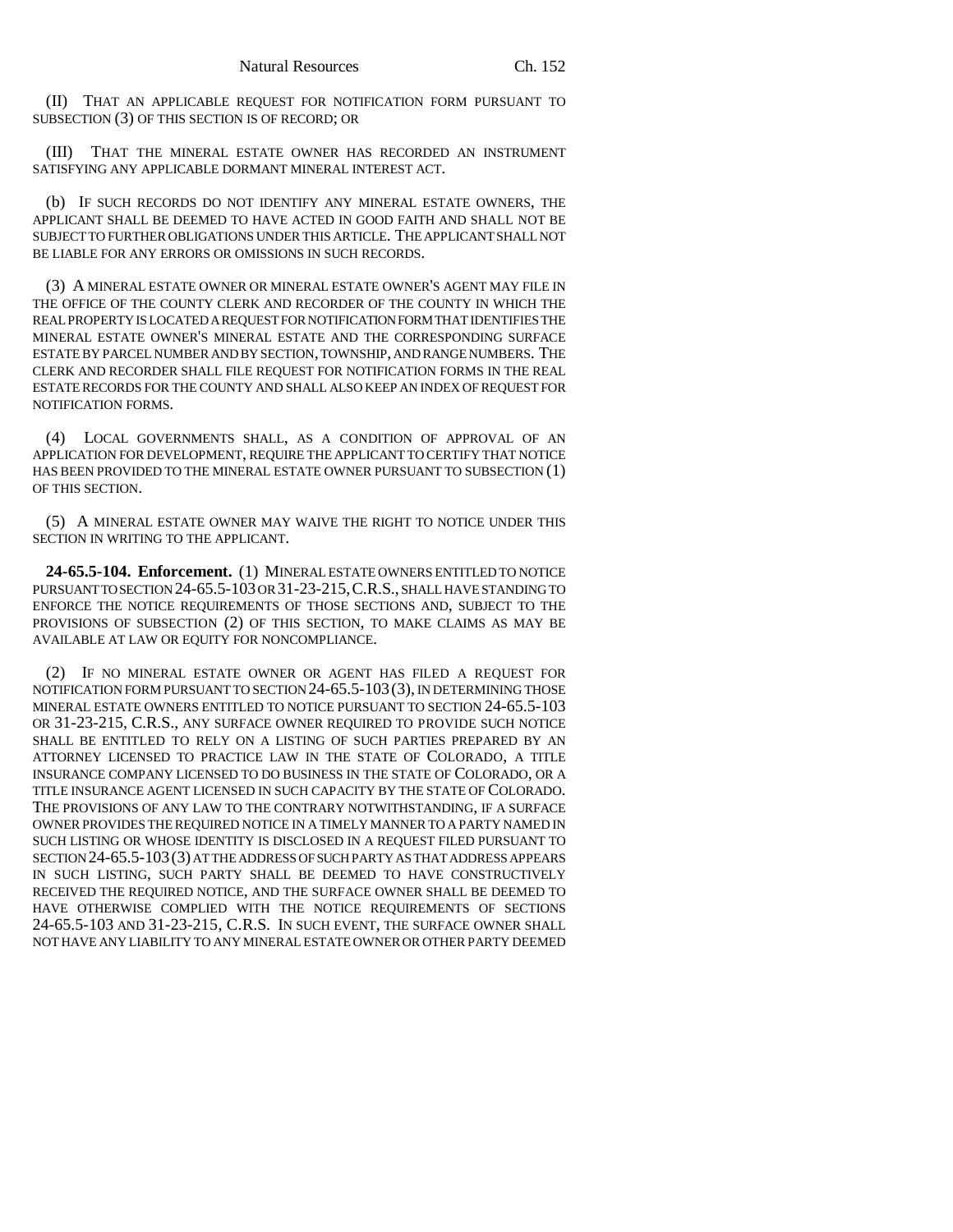### Ch. 152 Natural Resources

TO HAVE CONSTRUCTIVELY RECEIVED SUCH NOTICE FOR ANY LEGAL OR EQUITABLE REMEDY OR RELIEF ARISING FROM, IN CONNECTION WITH, OR OTHERWISE RELATING TO THE APPLICATION FOR DEVELOPMENT, ANY DEVELOPMENT ACTIVITIES COMMENCED ON THE SURFACE OF THE REAL PROPERTY, ANY INABILITY OR IMPEDIMENT OR OTHER HINDRANCE TO DRILLING OPERATIONS OR OTHER DEVELOPMENT OF THE MINERAL ESTATE OR ANY PORTION THEREOF, OR ANY ACTUAL FAILURE TO RECEIVE ANY NOTICE REQUIRED BY SECTION 24-65.5-103 OR 31-23-215, C.R.S., UNLESS:

(a) PRIOR TO FINAL APPROVAL OF THE APPLICATION FOR DEVELOPMENT BY THE LOCAL GOVERNMENT, A MINERAL ESTATE OWNER PROVIDES WRITTEN NOTICE TO THE SURFACE OWNER AND TO SUCH LOCAL GOVERNMENT SETTING FORTH THE NATURE OF ANY OBJECTION SUCH MINERAL ESTATE OWNER MAY HAVE TO THE APPROVAL OF SUCH DEVELOPMENT APPLICATION, IN WHICH EVENT SUCH MINERAL ESTATE OWNER AND ALL OTHER PARTIES MAY SEEK ANY LEGAL OR EQUITABLE REMEDY OR RELIEF THAT MAY BE AVAILABLE TO SUCH PARTIES; OR

(b) (I) A MINERAL ESTATE OWNER COMMENCES AN ACTION IN A COURT OF COMPETENT JURISDICTION SEEKING COMPENSATORY MONETARY DAMAGES PRIOR TO THE LATER OF THE FOLLOWING TO OCCUR:

(A) ONE YEAR AFTER THE FINAL APPROVAL OF THE APPLICATION FOR DEVELOPMENT BY THE LOCAL GOVERNMENT; OR

(B) SIXTY DAYS AFTER THE EARLIEST TO OCCUR OF THE COMMENCEMENT OF DEVELOPMENT ACTIVITIES WITH HEAVY EQUIPMENT OR THE POSTING OF THE SURFACE OF THE REAL PROPERTY WITH NOTICE THAT THE LOCAL GOVERNMENT HAS GIVEN FINAL APPROVAL OF THE APPLICATION FOR DEVELOPMENT, WHICH POSTING SHALL BE MADE IN THE MANNER THAT WOULD BE REQUIRED BY THE LOCAL GOVERNMENT TO PROVIDE NOTICE OF AN APPLICATION FOR A CHANGE IN ZONING CLASSIFICATION, BUT, IN ALL EVENTS, WHICH POSTING SHALL BE MADE FACING, AND REASONABLY VISIBLE FROM, ALL PUBLIC ROADS ABUTTING THE SURFACE OF THE REAL PROPERTY.

(II) SUCH ACTION SHALL ALLEGE, AT A MINIMUM, THAT:

(A) THE PROVISIONS OF SECTION 24-65.5-103 OR 31-23-215, C.R.S., REQUIRE NOTICE TO HAVE BEEN SENT TO SUCH MINERAL ESTATE OWNER; AND

(B) THE REQUIRED NOTICE WAS NOT SENT TO SUCH MINERAL ESTATE OWNER IN COMPLIANCE WITH THE REQUIREMENTS OF SECTION 24-65.5-103 OR 31-23-215, C.R.S.

(III) IF THE MINERAL ESTATE OWNER COMMENCES SUCH AN ACTION IN A COURT OF COMPETENT JURISDICTION ON OR BEFORE THE LAST DAY DESCRIBED IN SUBPARAGRAPH (I) OF THIS PARAGRAPH (b), SUCH MINERAL ESTATE OWNER MAY SEEK TO RECOVER COMPENSATORY MONETARY DAMAGES IN CONNECTION WITH THE FAILURE OF THE SURFACE OWNER TO PROVIDE THE NOTICE REQUIRED BY SECTION 24-65.5-103 OR 31-23-215, C.R.S., BUT SUCH MINERAL ESTATE OWNER SHALL NOT BE ENTITLED TO RECOVER SPECIAL, PUNITIVE, OR OTHER EXTRAORDINARY DAMAGES, NOR SHALL SUCH MINERAL ESTATE OWNER BE ENTITLED TO ANY EQUITABLE REMEDY OR RELIEF. A FINDING BY SUCH COURT THAT THE ALLEGATIONS OF SUCH MINERAL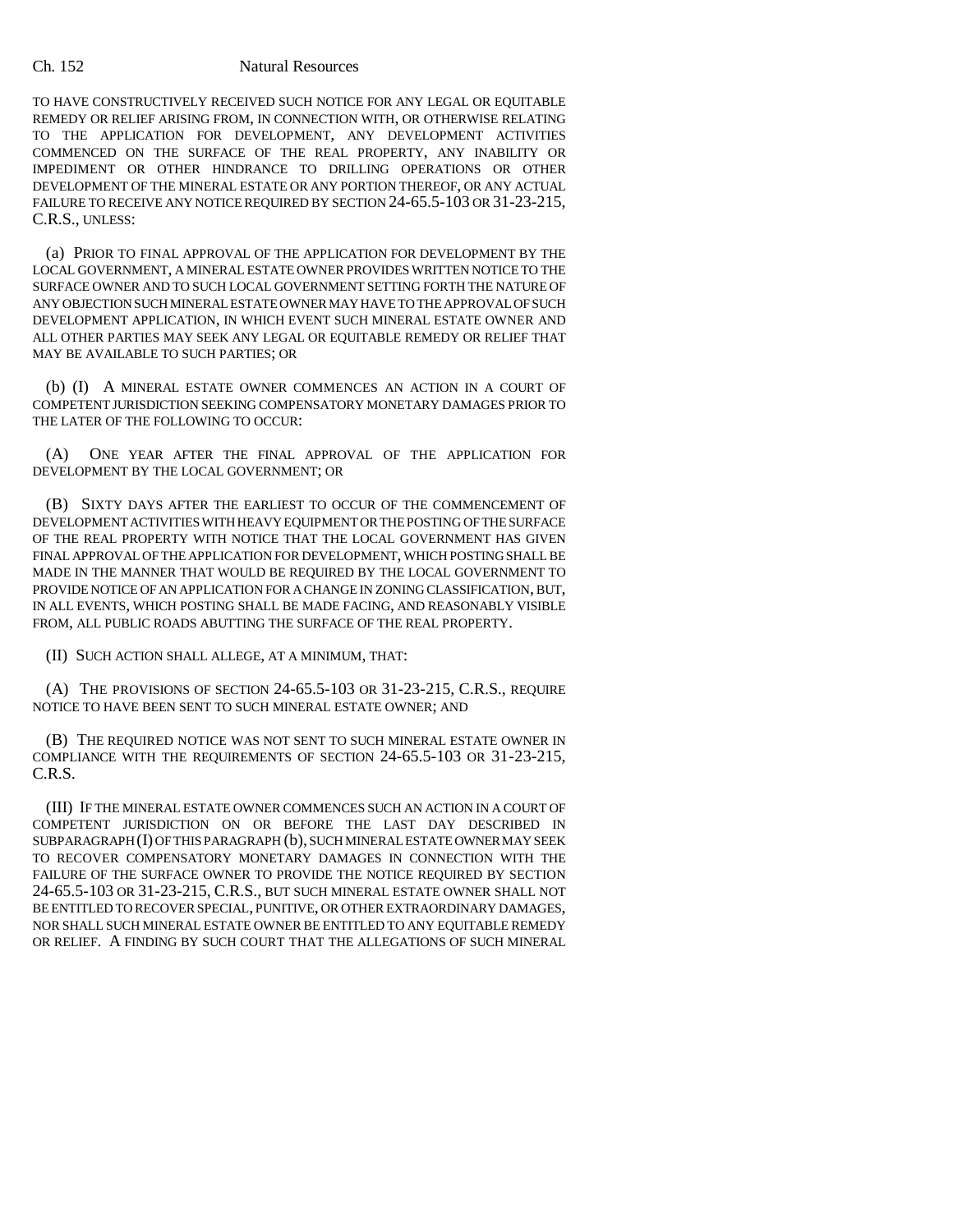ESTATE OWNER DESCRIBED IN SUBPARAGRAPH (II) OF THIS PARAGRAPH (b) ARE ACCURATE AND MATERIALLY COMPLETE SHALL BE A CONDITION PRECEDENT TO THE RECOVERY OF ANY SUCH COMPENSATORY MONETARY DAMAGES BY SUCH MINERAL ESTATE OWNER.

(3) IF A SURFACE OWNER CERTIFIES TO THE LOCAL GOVERNMENT THAT SUCH SURFACE OWNER HAS COMPLIED WITH THE NOTICE REQUIREMENTS OF SECTION 24-65.5-103 OR 31-23-215,C.R.S., AND NO MINERAL ESTATE OWNER HAS PROVIDED THE WRITTEN NOTICE REQUIRED BY PARAGRAPH (a) OF SUBSECTION (2) OF THIS SECTION TO THE SURFACE OWNER AND TO THE LOCAL GOVERNMENT, NO DEVELOPMENT OR RELATED ACTIVITIES CONTEMPLATED BY THE APPLICATION FOR DEVELOPMENT, NO PERMIT OR OTHER APPROVAL BY SUCH LOCAL GOVERNMENT, AND NO PERMIT OR OTHER APPROVAL BY ANY OTHER LOCAL GOVERNMENT OR AGENCY THAT APPROVES OR PERMITS SUCH DEVELOPMENT OR RELATED ACTIVITIES OR ANY ASPECT THEREOF SHALL, SUBSEQUENT TO THE FINAL APPROVAL OF SUCH APPLICATION, BE RESCINDED, CURTAILED, ABROGATED, OR OTHERWISE RESTRICTED IN CONNECTION WITH ANY PURPORTED NONCOMPLIANCE WITH THE NOTICE REQUIREMENTS OF SECTION 24-65.5-103 OR 31-23-215, C.R.S., THAT MAY BE ALLEGED BY ANY PARTY.

**SECTION 3.** 24-67-107 (4), Colorado Revised Statutes, is amended to read:

**24-67-107. Application and construction of article.** (4) Nothing in this article shall be construed to waive the requirements for substantial compliance by counties and municipalities with the subdivision requirements of part 1 of article 28 of title 30 and part 2 of article 23 of title 31, C.R.S., respectively, and appropriate regulations promulgated thereunder. COUNTIES AND MUNICIPALITIES, INCLUDING HOME RULE CITIES, SHALL COMPLY WITH THE REQUIREMENTS OF ARTICLE 65.5 OF THIS TITLE. Subdivision regulations applicable to planned unit developments may differ from those otherwise applicable. In order to facilitate processing of applications, however, a county or municipality, pursuant to resolution or ordinance, may provide for concurrent or simultaneous processing of planned unit development and subdivision applications.

**SECTION 4.** 30-28-133 (10), Colorado Revised Statutes, is amended to read:

**30-28-133. Subdivision regulations.** (10) It is recognized that surface and mineral estates are separate and distinct interests in land and that one may be severed from the other and that the owners of subsurface mineral interests and their lessees, if any, are entitled to the notice specified in section 31-23-215, C.R.S., AND SECTION 24-65.5-103,C.R.S., and shall be recognized by the commission as having the same rights and privileges as surface owners.

**SECTION 5.** 31-23-215 (1), Colorado Revised Statutes, is amended to read:

**31-23-215. Procedure - legal effect.** (1) The commission shall approve or disapprove a plat within thirty days after said plat has been submitted to it; otherwise such plat shall be deemed approved and a certificate to that effect shall be issued by the commission on demand unless the applicant for the commission's approval waives this requirement and consents to an extension of such period. The ground of disapproval of any plat shall be stated upon the records of the commission. Any plat submitted to the commission shall have submitted with it the names and addresses of